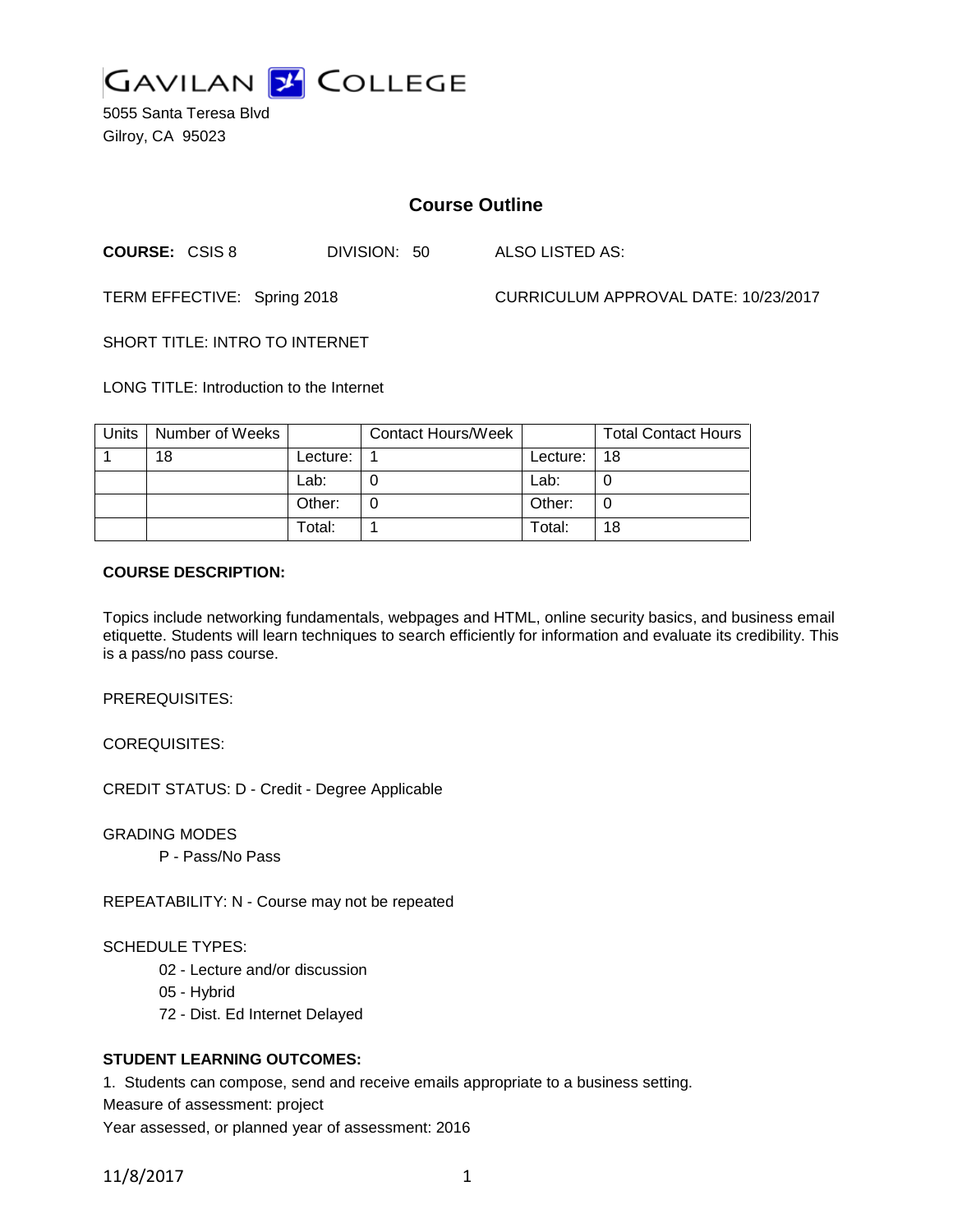2. Students create a professional profile in a webpage, an online portfolio, or a LinkedIn account to demonstrate their skills to a potential employer or to market a product.

Measure of assessment: project

Year assessed, or planned year of assessment: 2016

3. Students can describe several ways to verify the credibility of information found on the Internet Measure of assessment: quizzes, projects

#### **CONTENT, STUDENT PERFORMANCE OBJECTIVES, OUT-OF-CLASS ASSIGNMENTS**

Curriculum Approval Date: 10/23/2017

(2 hours) Exploring the Human-Computer Interface

Browser vocabulary

Using advanced browser features

Student Performance Objective:

Student demonstrates use of advanced browser functions.

Homework: Read assigned material and take quiz on this topic.

(2 hours) Basics of Networking

How information travels across the internet

IP addresses

DNS Domain Name Service

Role of ISPs

Student Performance Objective:

Student finds ip address of their own computer and a remote computer.

Homework: Read assigned material and take quiz on this topic.

(2 hours) Representing Information Digitally

Digitizing Text

- Digitizing Images
- File Compression

Student Performance Objective:

Homework:

(2 hours) A Hypertext Markup Language Primer

Creating a basic webpage with a text editor

Uploading the webpage to a web server

Student Performance Objective:

Student creates a simple webpage of their own design and uploads it to the server

Homework: Read assigned material and take quiz on this topic.

(2 hours) Locating Information of the WWW

- Search Basics
- Advanced searches
- Evaluating information
- Credible sources
- Brief History of the Internet

Student Performance Objective:

Student can list items to check to see if a website's information is credible.

Homework: Read assigned material and take quiz on this topic.

(2 hours) Privacy and Digital Security

- Creating good passwords
- Browser cookies

Phishing, Spam, and Scams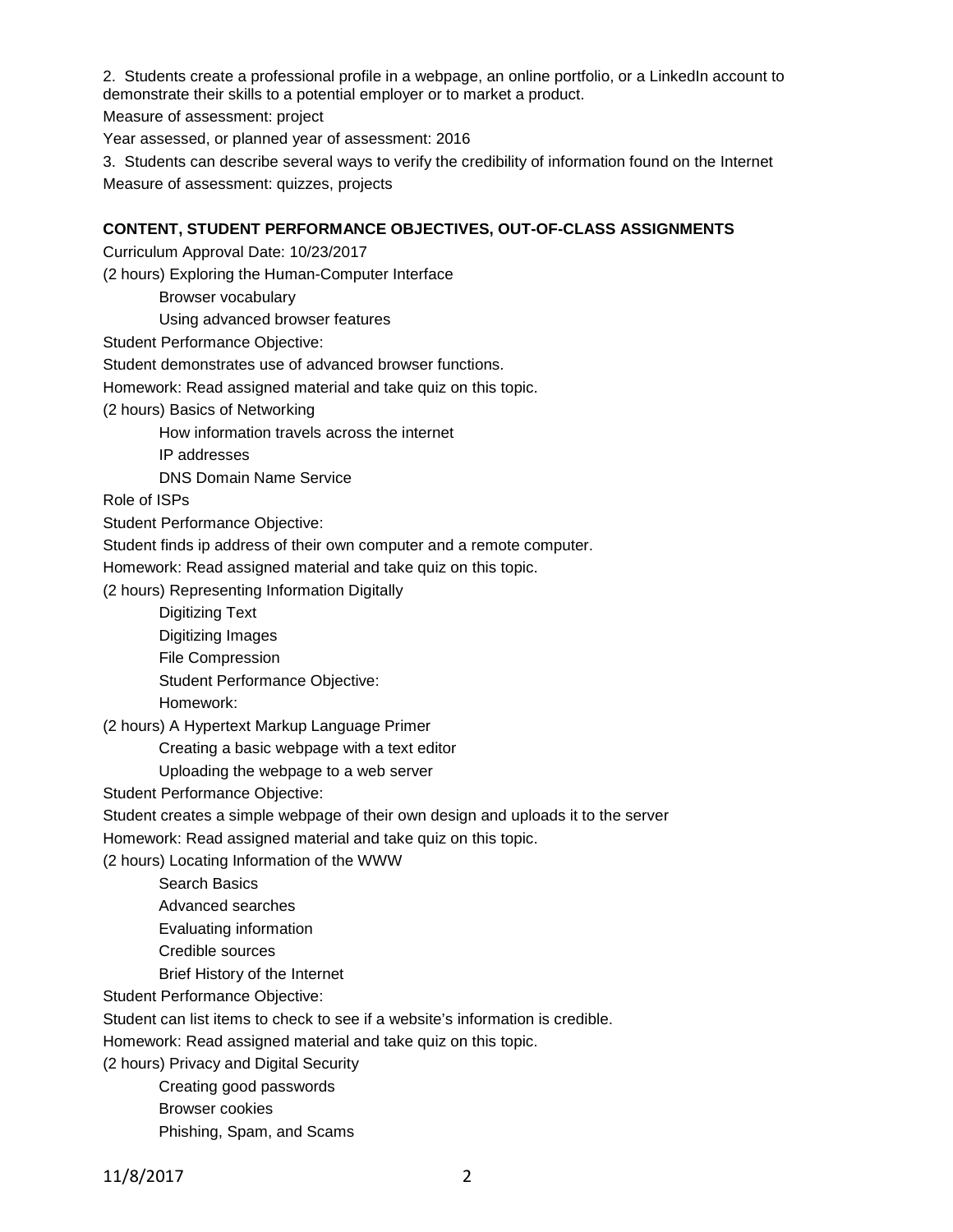Student Performance Objective:

Student can distinguish between a strong password and a weak one.

Homework: Read assigned material and take quiz on this topic.

(2 hours) Copyright and Fair Use

Student Performance Objective:

Students can list permissible uses of copyrighted material found on the Internet

Homework: Read assigned material and take quiz on this topic.

(2 hours) Email

Business email vs. personal email **Attachments** Security considerations **Netiquette** 

Student Performance Objective:

Students write and send a correct business email incorporating the information from this section.

Homework: Read assigned material and take quiz on this topic.

(2 hours) Final Exam

#### **METHODS OF INSTRUCTION:**

Lecture, computer demonstration, hands-on exercises and practices.

#### **OUT OF CLASS ASSIGNMENTS:**

Required Outside Hours: 36 Assignment Description: Read assigned materials. Watch assigned videos. Take online quizzes.

#### **METHODS OF EVALUATION:**

Writing assignments Percent of total grade: 20.00 % Writing assignments: Written homework Essay exams Problem-solving assignments Percent of total grade: 30.00 % Problem-solving demonstrations: The problem-solving assignments required: Homework problems Quizzes Exams Skill demonstrations Percent of total grade: 40.00 % Skill demonstrations: Class performance exams Objective examinations Percent of total grade: 10.00 % Objective examinations: Multiple choice True/false Matching items Completion Other methods of evaluation Percent of total grade: 0.00 %

## **REPRESENTATIVE TEXTBOOKS:**

Required Representative Textbooks Snyder and Henry. Fluency with Information Technology. Pearson,2014. Reading Level of Text, Grade: Reading level of text, Grade: 12+ Verified by: Verified by:ev

#### **ARTICULATION and CERTIFICATE INFORMATION**

Associate Degree: